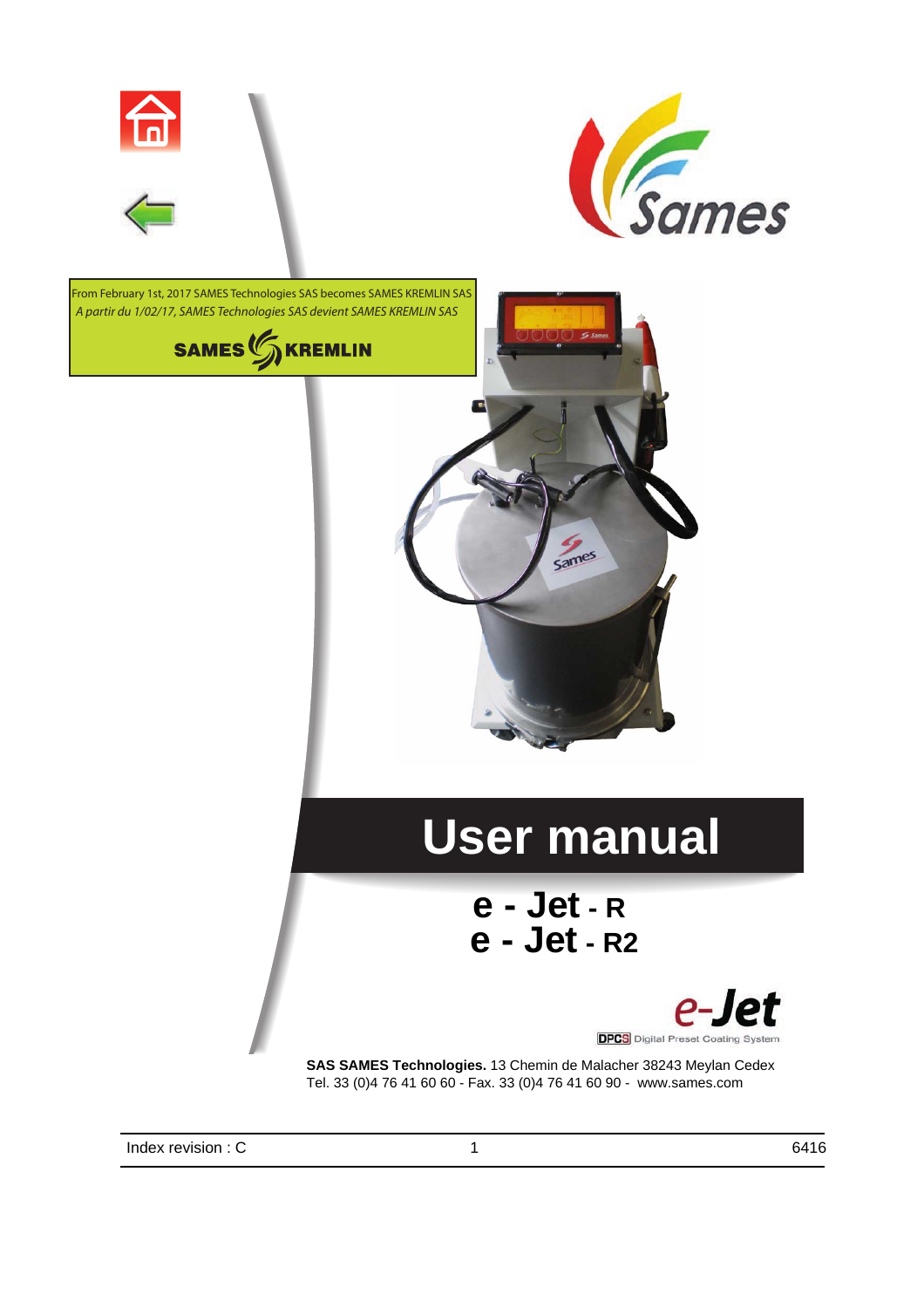All communication or reproduction of this document, in any form whatsoever and all use or communication of its contents are forbidden without express written authorisation from SAMES Technologies.

The descriptions and characteristics mentioned in this document are subject to change without prior notice.

#### **© SAMES Technologies 2009**



**WARNING : SAS Sames Technologies is registered with the Ministry of Labour as a training institution. Throughout the year, our company offers training courses in the operation and maintenance of your equipment. A catalogue is available on request. Choose from a wide range of courses to acquire the skills or knowledge that is required to match your production requirements and objectives. Our training courses can be delivered at your site or in the training centre at our Meylan head office. Training department:**

**Tel. 33 (0)4 76 41 60 04 E-mail: formation-client@sames.com**

**SAS Sames Technologies** operating manuals are written in French and translated into English, German, Spanish, Italian and Portuguese.

The French version is deemed the official text and Sames will not be liable for the translations into other languages.

 $Index$  revision : C  $2^{2}$  6416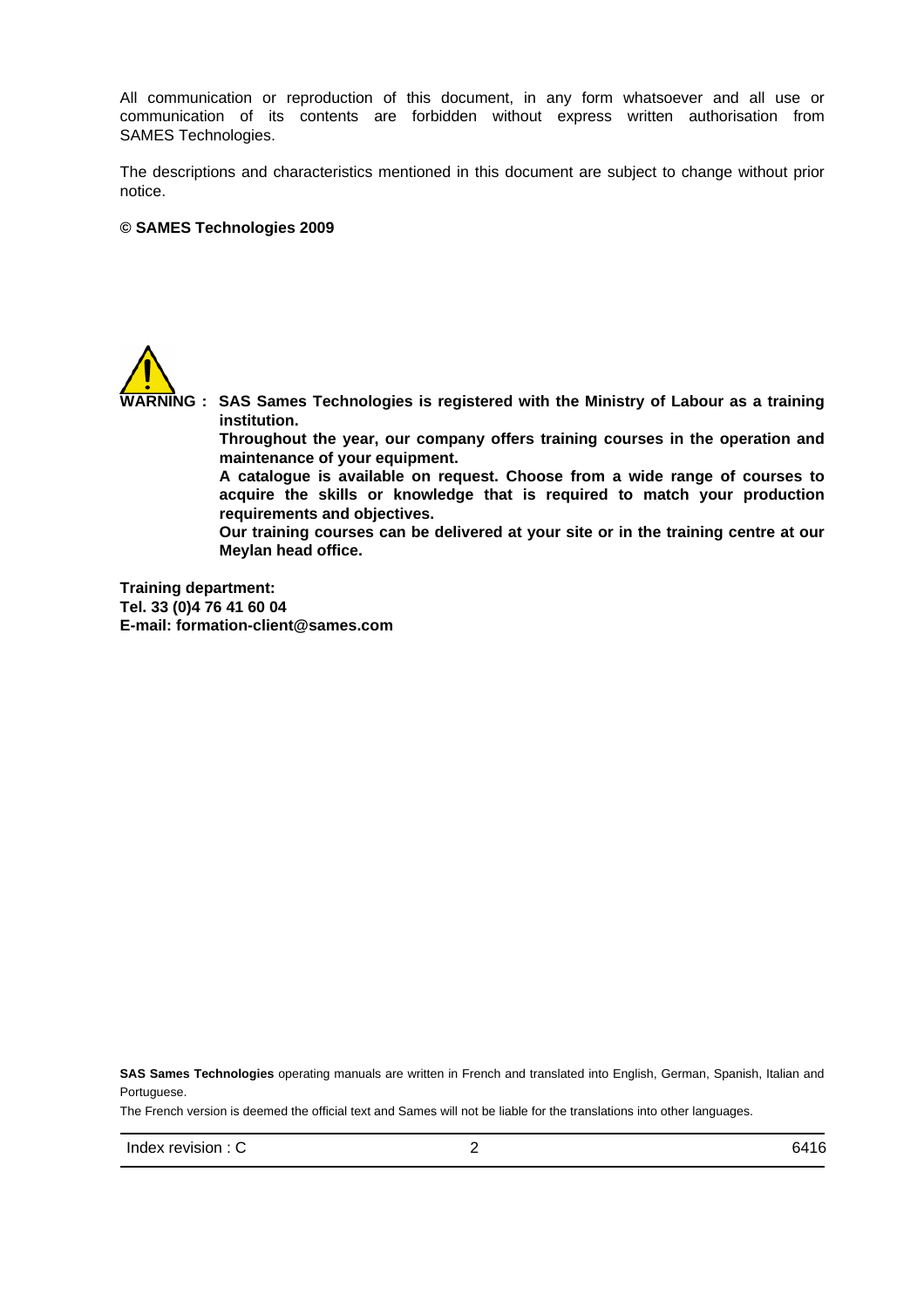| $e$ - Jet - $R$                                                                                                                                                                                |
|------------------------------------------------------------------------------------------------------------------------------------------------------------------------------------------------|
| e - Jet - R2                                                                                                                                                                                   |
| 4                                                                                                                                                                                              |
| 5                                                                                                                                                                                              |
|                                                                                                                                                                                                |
|                                                                                                                                                                                                |
|                                                                                                                                                                                                |
| 8                                                                                                                                                                                              |
| 8                                                                                                                                                                                              |
| 9                                                                                                                                                                                              |
| 11<br>11<br>6.5. Connecting the "Mach-Jet Gun" and the mains plug 12                                                                                                                           |
| 13                                                                                                                                                                                             |
| 14                                                                                                                                                                                             |
| 8.1. Maintenance and periodic checks<br>14<br>14                                                                                                                                               |
| 15                                                                                                                                                                                             |
| 9.1. e-Jet with Tank $\ldots \ldots \ldots \ldots \ldots \ldots \ldots \ldots \ldots \ldots \ldots$<br>-15<br>18<br>19<br>9.6. Air supply kit intended for the Canadian and American market 23 |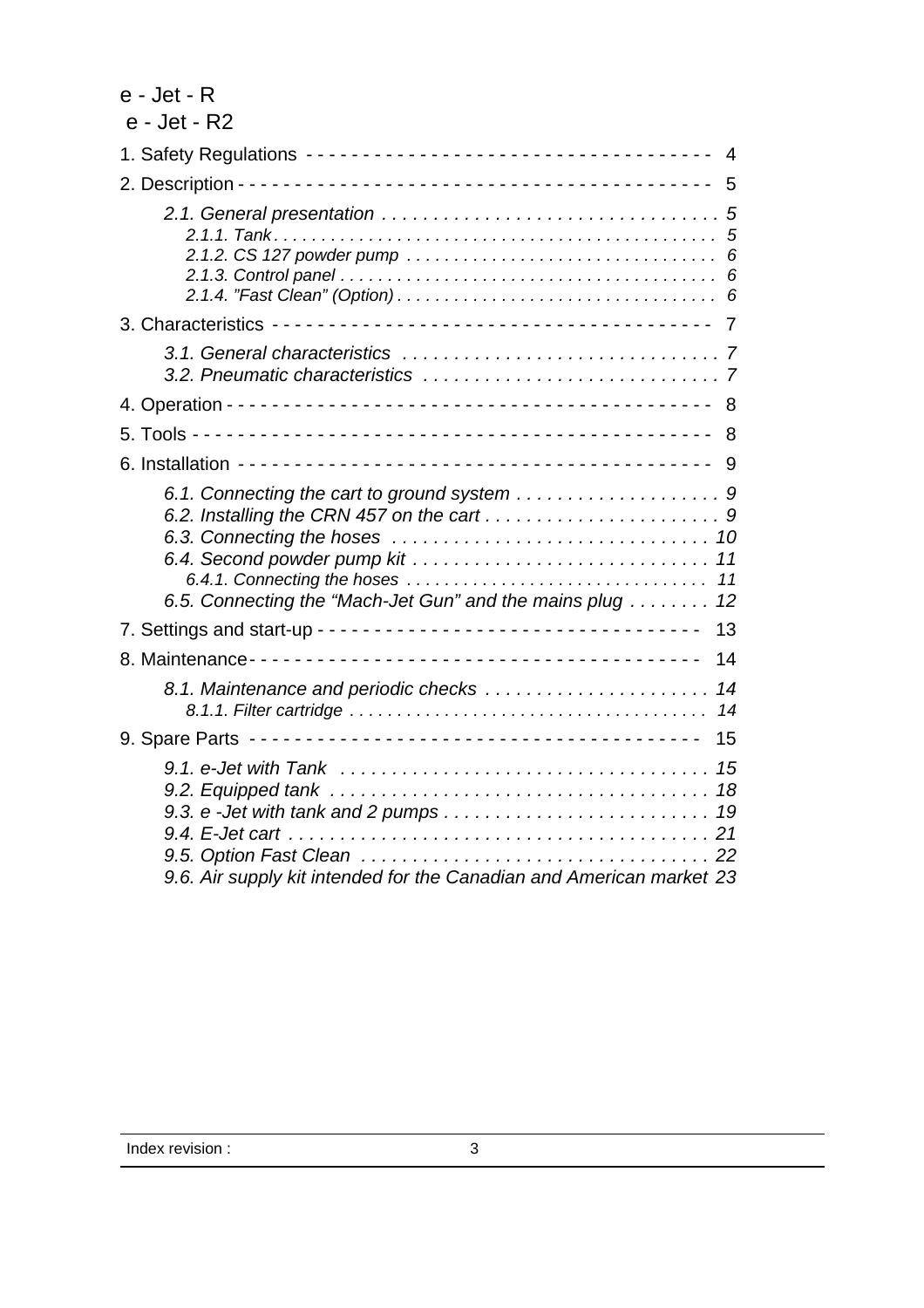## <span id="page-3-1"></span><span id="page-3-0"></span>**1. Safety Regulations**



## **WARNING : This document contains links to the following user manuals:**

- see RT Nr 6368 for CS 237 powder pump.
- see RT Nr 6336 for the "Mach-Jet" spray gun and "CRN 457" control module.
- see RT Nr 6410 for the Fast Clean.

#### **Note: This device complies with the ATEX directive. This device may be dangerous if it is not used in compliance with the safety regulations specified in this manual.**



#### **WARNING : The "e-Jet" is intended for use with powder-paint spraying apparatus only.**

- This device must only be used by personnel trained and accredited by SAMES Technologies. Operating staff must first read the user manual and the user manuals for any peripheral electrical equipment present in the spraying area. The workshop manager must ensure this is the case.
- The **"e-Jet"** cart must always be installed and used in areas where there is no risk of explosion
- It is essential to connect the ground terminal on the cart to the ground system terminal of the powder-coating installation (or powder-coating booth) to guarantee the safety of operators and correct operation of the powder-coating equipment.
- In case of use of the tank,it is imperative to evacuate fumes in a zone where air charged with powder is filtered.
- The tank must be filled in a ventilated area designed for the purpose and under no circumstances anywhere near the cart.
- Under no circumstances may the cart be used to carry or transport loads other than the powder tank or a powder box with a maximum weight of 20 kg. The tank normally is used installed on the lower part of the cart. It is imperative electrically to connect the tank to the ground with the provided ground cable.
- Ambient temperature must not exceed 40 °C (104°F).
- The spraying area must be kept clean and clear of any unnecessary items.
- The floor on which the operator works must be anti-static (bare concrete or metal duckboard). Never use an insulating floor covering.
- Powder spraying must be carried out in front of a ventilated booth designed for the purpose. Startup of the CRN 457 control module must be interlocked with operation of the ventilation system.
- Skin-contact with or inhalation of products used with this equipment may be dangerous for personnel (cf.: Safety sheets for products used).
- The parts to be painted must have a resistance with respect to ground that is less than or equal to 1MΩ.
- Powder-spraying equipment must be maintained regularly according to the instructions laid out in this manual.
- Only genuine Sames Technologies spare parts can guarantee operating safety for the equipment.
- Genuine SAMES hoses must be used to connect the powder pump. If the semi conductor black hoses must be changed, it is imperative to replace them by hoses of identical nature (see  $\S$  9.1 [page 15\)](#page-14-2).

#### **Nota: there is a ground braid, secured under the lower body of the cart, to ensure flow of electrical charges in the case of accidental non-compliance of the connection with the cart's grounding system. Under no circumstances must this safety device must be substituted for the "e-Jet" ground terminal connection.**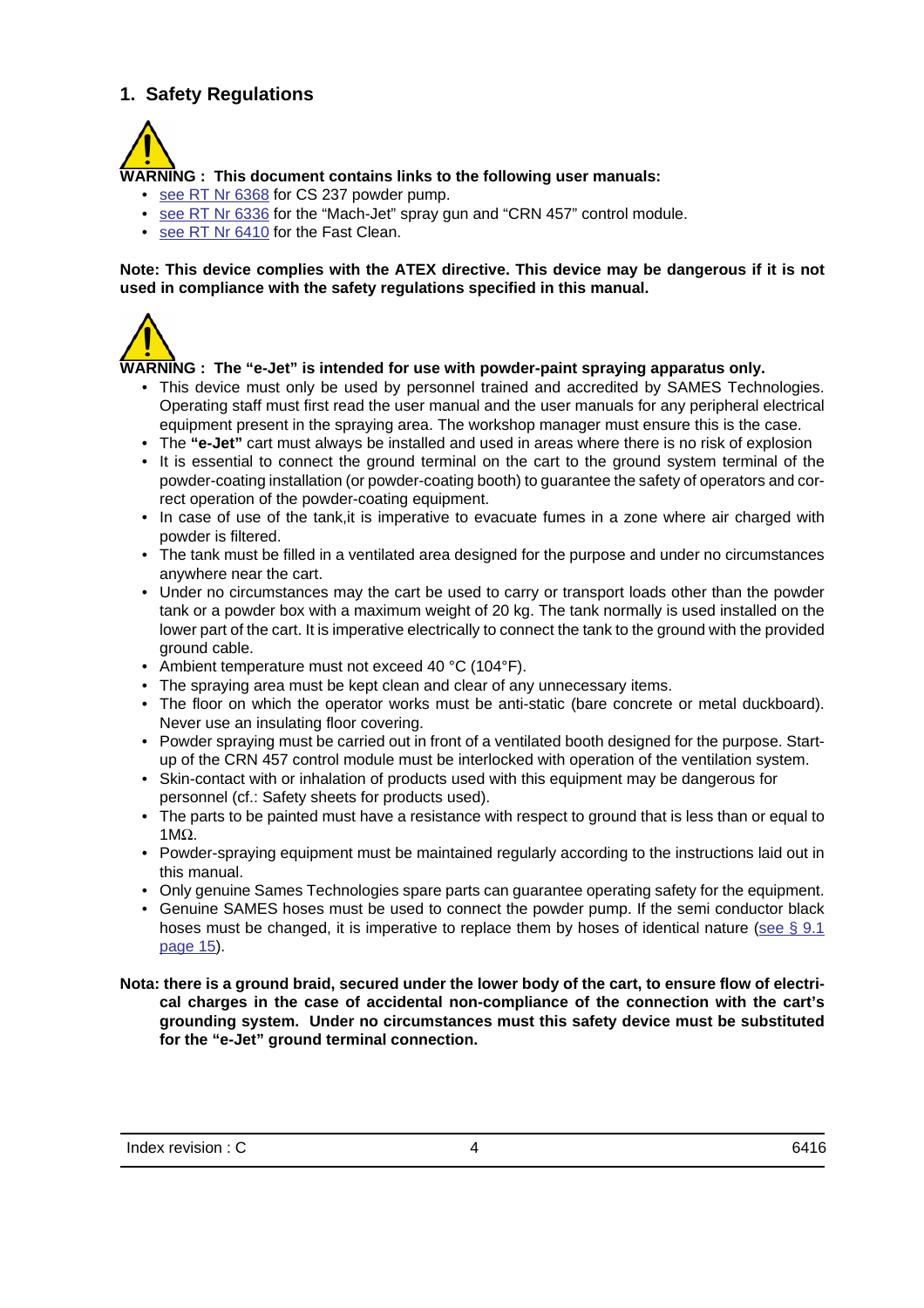## <span id="page-4-1"></span><span id="page-4-0"></span>**2. Description**

### **2.1. General presentation**

The convenient, compact size of the **"e-Jet"** cart makes it easy to manoeuvre and move, with four freelysteerable wheels.

The cart includes the CRN 457 control module in front of the operator, at an angle that is optimised for comfort in use.

**Main components**:



<span id="page-4-2"></span>

| 2.1.1. Tank |  |
|-------------|--|
|             |  |

It is designed to supply powder to one or two powder spray guns. Its maximum capacity is 35l useful or 20kg of powder.

6 Control panel

7 Cart

| Index revision : C |  | 6416 |
|--------------------|--|------|
|--------------------|--|------|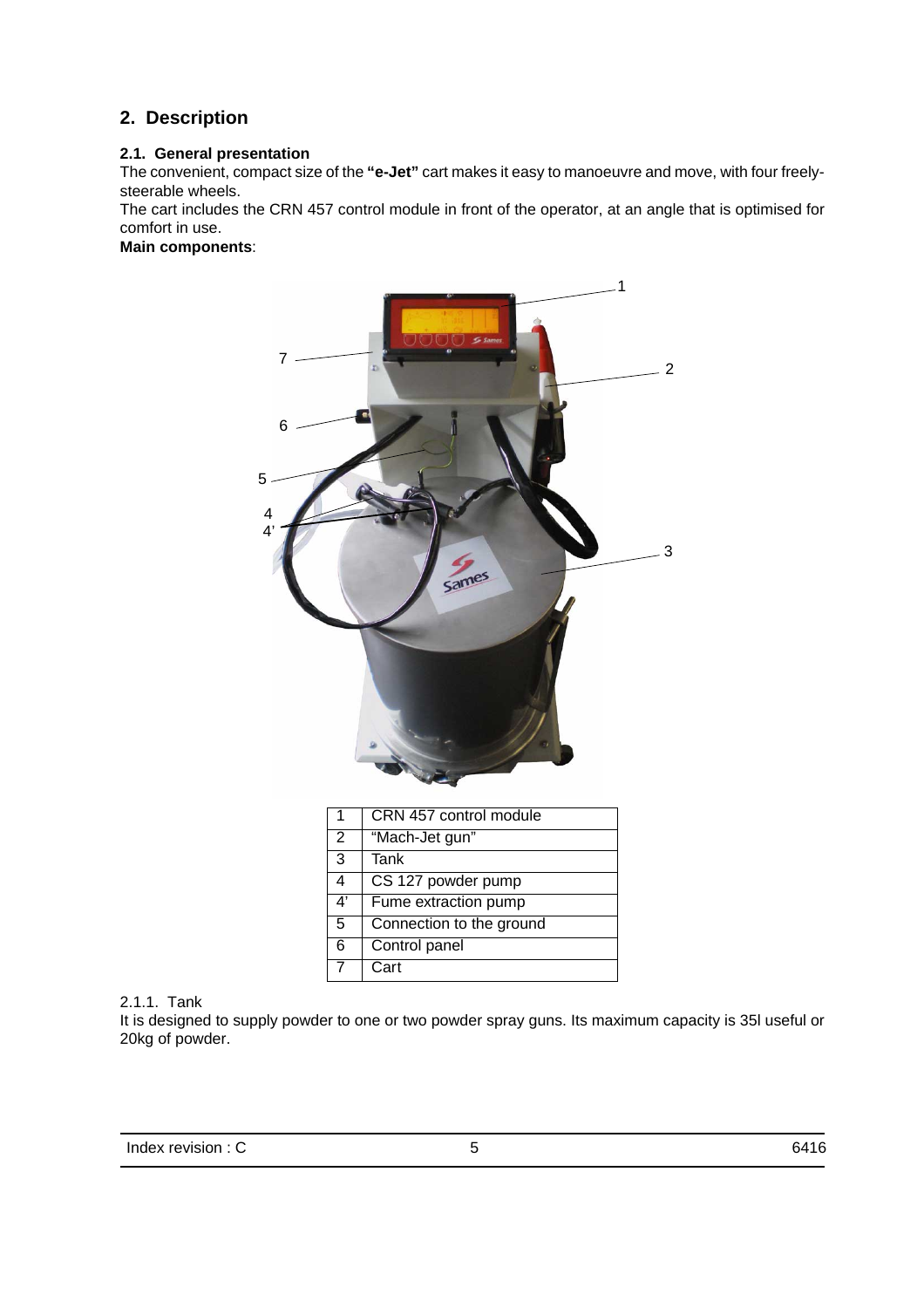#### <span id="page-5-1"></span><span id="page-5-0"></span>2.1.2. CS 127 powder pump

A powder pump enables suction of the powder directly from the powder tank. This **"e-Jet"** device also exists with a second powder pump (option).

2.1.3. Control panel

<span id="page-5-2"></span>

| Item | <b>Function</b>                                                      |
|------|----------------------------------------------------------------------|
| 1    | Fume extraction air supply pressure<br>adjustment and reading (tank) |
| 2    | Fluidisation air flow-rate adjustment<br>(plunger tube)              |



2.1.4. "Fast Clean" (Option)

see RT Nr 6410.

• This equipment is designed to clean the inside of the powdered paint circuit using compressed air, from the CS 237 powder pump up to the spray gun.

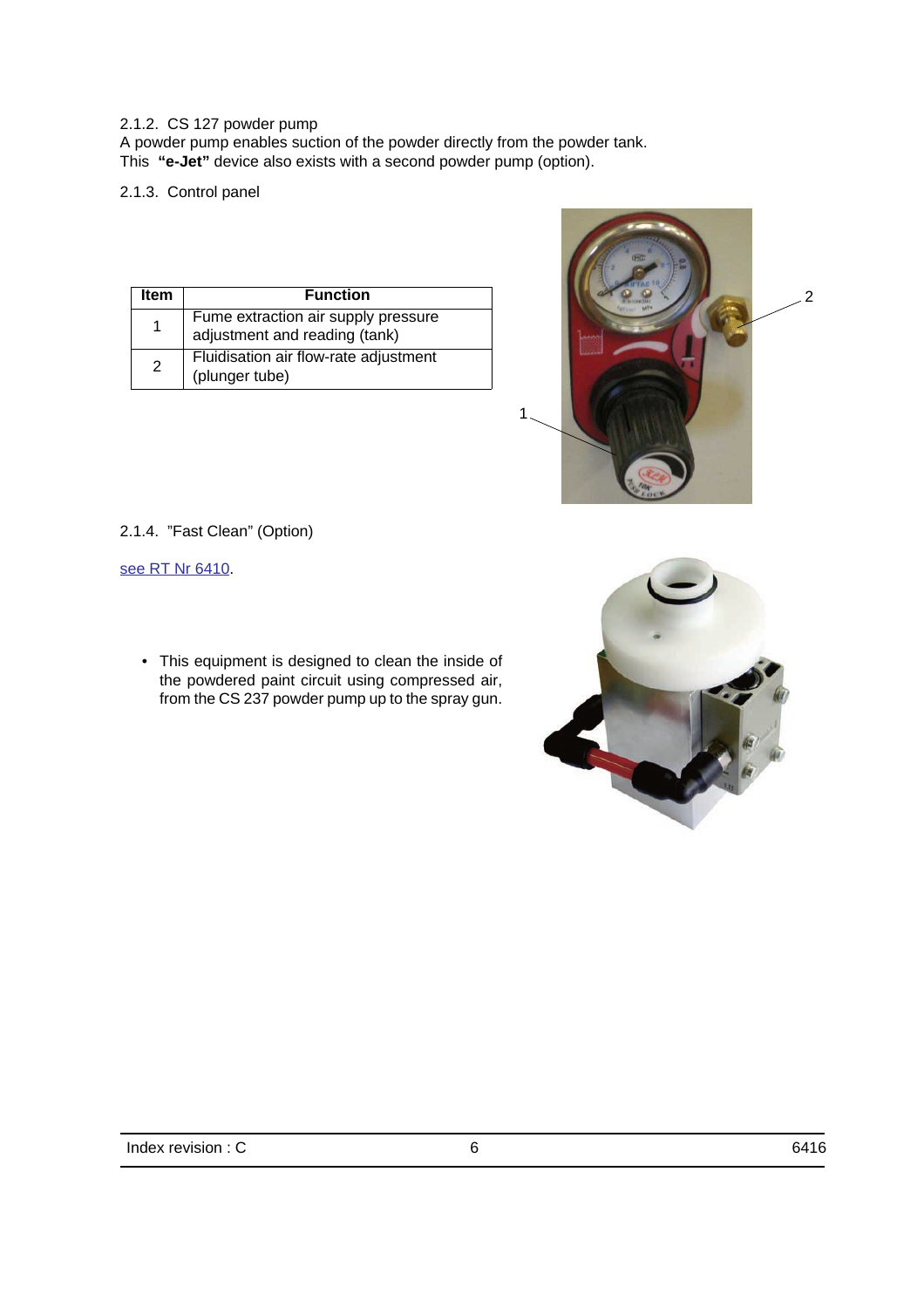## <span id="page-6-2"></span><span id="page-6-1"></span><span id="page-6-0"></span>**3. Characteristics**

## **3.1. General characteristics**

| e-Jet cart dimensions ( $h \times w \times d$ ) | 1020 x 440 x 640 mm               |
|-------------------------------------------------|-----------------------------------|
| Approximate weight (without powder)             | ີ 40 kg.                          |
| Operating temperature                           | from 0°C to 40°C (32°F to 104°F). |

#### **3.2. Pneumatic characteristics**

Characteristics of the compressed-air supply according to standard NF ISO 8573-1:

| Maximum dew point at 6 bar (87 psi)         | class 4, i.e. + 3 $^{\circ}$ C (37 $^{\circ}$ F)    |
|---------------------------------------------|-----------------------------------------------------|
| Maximum particle size of solid contaminants | Class 3, i.e. $5 \mu m$ .                           |
| Maximum oil concentration                   | Class 1, i.e. 0.01 mg/m <sub>0</sub> <sup>3</sup> * |
| Maximum concentration of solid contaminants | 5 mg / m $_0^{3*}$                                  |

#### **\* : Air flow-rate values are given for a temperature of 20° C (68 °F) at an atmospheric pressure of 1013 mbar.**

The filter installed on the "e-Jet Cart" is used to ensure correct operation of the device in the event of accidental non-compliance with compressed-air filtering recommendations.

| e-Jet Cart air supply pressure | 7 bar +/- 1 bar $(*)$  |
|--------------------------------|------------------------|
| Maximum flow-rate              | ່ 18 m <sup>3</sup> /h |

# **WARNING : (\*) Pressure in excess of 8 bar may cause malfunctions.**

#### Maximum flow-rate:

| Air flow-rate supplied by<br><b>CRN 457 control module</b> | Tank<br>1 powder pump + 1 fume<br>extraction                                     |  |  |
|------------------------------------------------------------|----------------------------------------------------------------------------------|--|--|
| "Fluidisation" and fume extraction air supply flow-rate    | 12 m <sup>3</sup> /h maximum of which 6 m <sup>3</sup> /h<br>for fume extraction |  |  |
| Powder feed air flow-rate                                  | 6 m <sup>3</sup> /h maximum                                                      |  |  |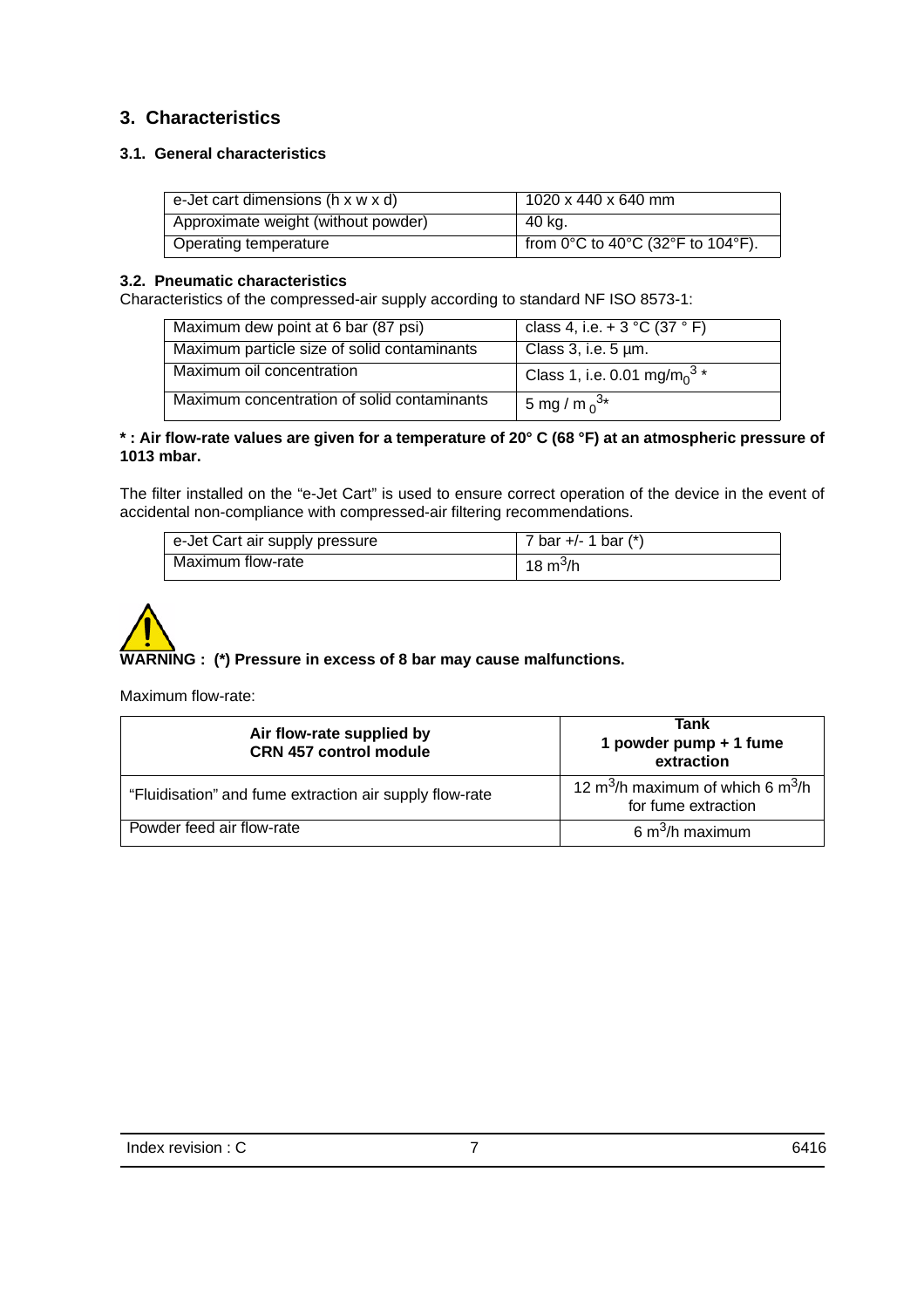## <span id="page-7-1"></span><span id="page-7-0"></span>**4. Operation**

Powder contained in the tank is fluidized by means of an ascending current, distributed in a homogeneous way from the porous plate located at the bottom of the tank.

The powdered paint, fluidised in this way, is then carried by an air jet from the powder pump to the spray gun to which it is connected by a powder-carrying hose. A powder pump is also fitted to extract the fumes produced by fluidization of the powder.

## **5. Tools**

No specific tools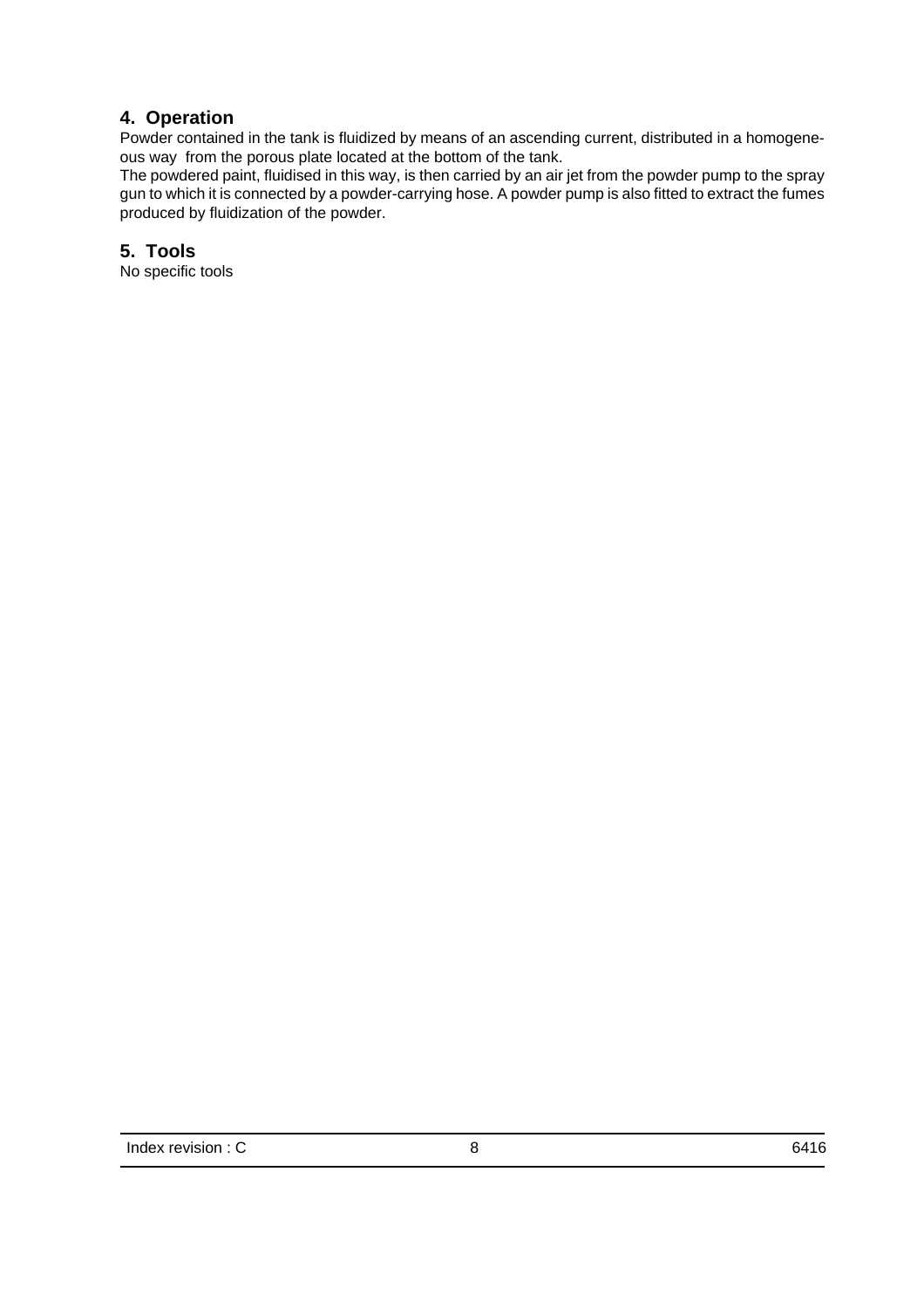## <span id="page-8-3"></span><span id="page-8-1"></span><span id="page-8-0"></span>**6. Installation**

tion.

#### **6.1. Connecting the cart to ground system**



<span id="page-8-2"></span>There is a ground braid, secured under the lower body of the "e-Jet cart," to ensure flow of electrical charges in the event of accidental non-compliance of the connection with the cart ground system. Under no circumstances must this safety device must be substituted for the "e-Jet" ground terminal connec-



Wire to be connected to the ground

#### **6.2. Installing the CRN 457 on the cart**

Place control module CRN 457 in the specially designed housing and attach with the securing screw.



Index revision : C 6416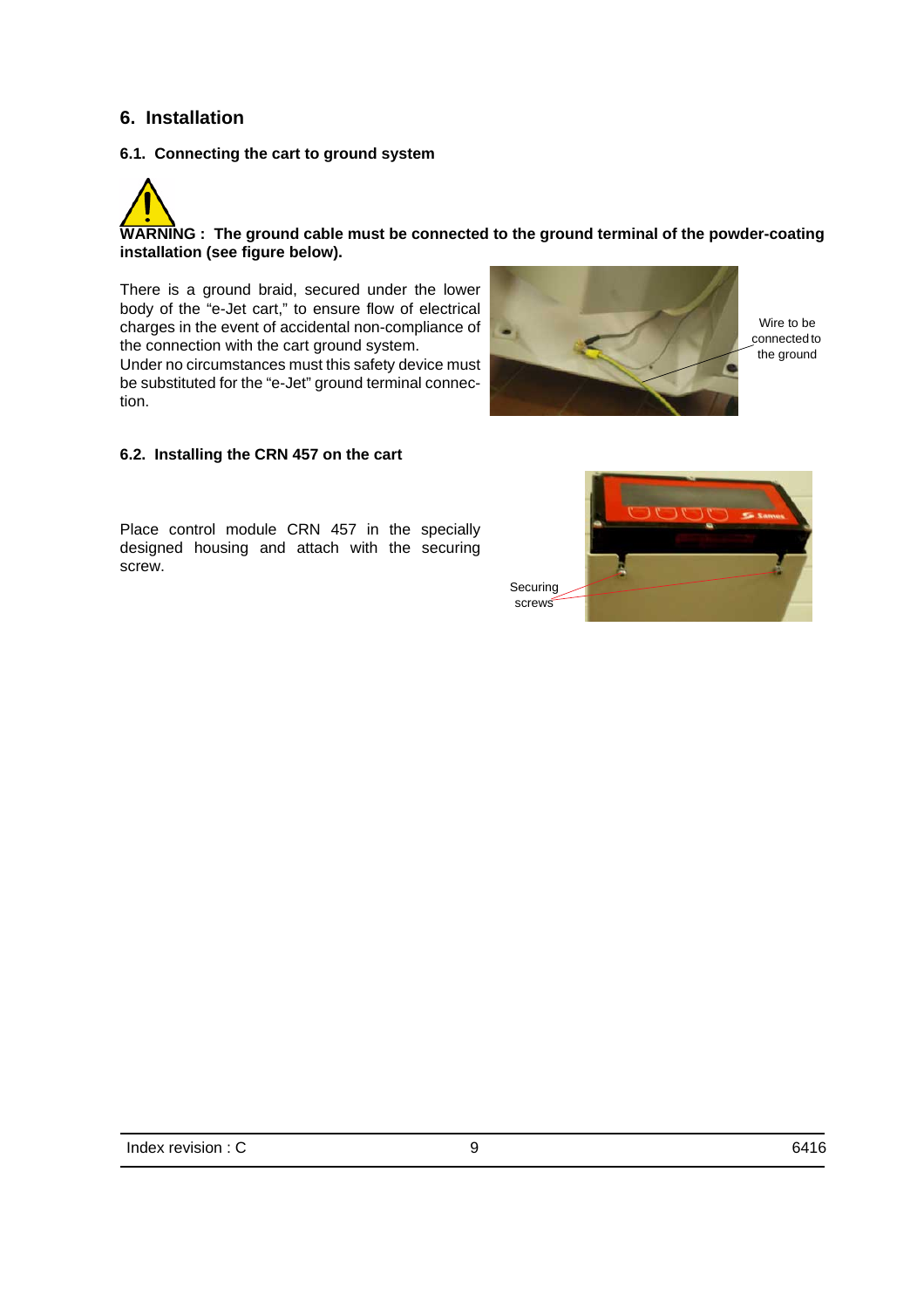## <span id="page-9-0"></span>**6.3. Connecting the hoses**



| <b>Item</b> | <b>Hose description</b>    | <b>Hose characteristics</b>                    |
|-------------|----------------------------|------------------------------------------------|
|             | General air supply         | Blue polyamide hose - Dia: 10                  |
|             | Fluidisation air           | Clear polyurethane hose - Dia: 6               |
| 3           | Injection air              | Black semiconductor polyurethane hose - Dia: 8 |
| 4           | Dilution air               | Black semiconductor polyurethane hose - Dia: 6 |
| 5           | Fume extraction air supply | Black semiconductor polyurethane hose - Dia: 8 |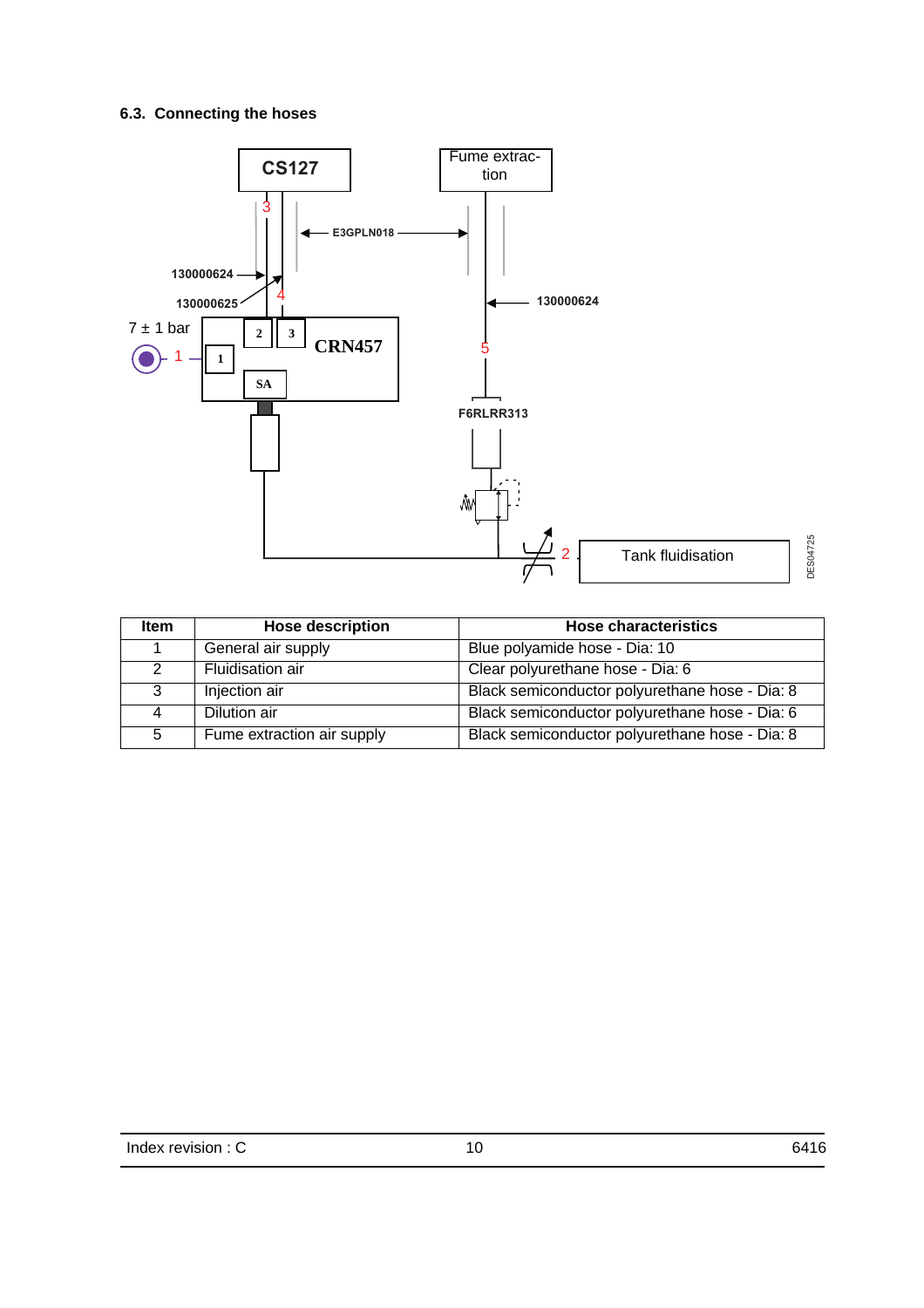## <span id="page-10-1"></span><span id="page-10-0"></span>**6.4. Second powder pump kit**

6.4.1. Connecting the hoses



| <b>Item</b> | <b>Hose description</b>    | <b>Hose characteristics</b>                    |  |  |
|-------------|----------------------------|------------------------------------------------|--|--|
|             | General air supply         | Blue polyamide hose - Dia: 10                  |  |  |
|             | Fluidisation air           | Clear polyurethane hose - Dia: 6               |  |  |
| 3           | Injection air              | Black semiconductor polyurethane hose - Dia: 8 |  |  |
|             | Dilution air               | Black semiconductor polyurethane hose - Dia: 6 |  |  |
| 5           | Fume extraction air supply | Black semiconductor polyurethane hose - Dia: 8 |  |  |

**Note: An additional "CRN 457" control module for controlling the second Mach-Jet Gun is connected to the second powder pump. This module is wall-mounted on a bracket at a maximum distance of 10 metres from the cart.**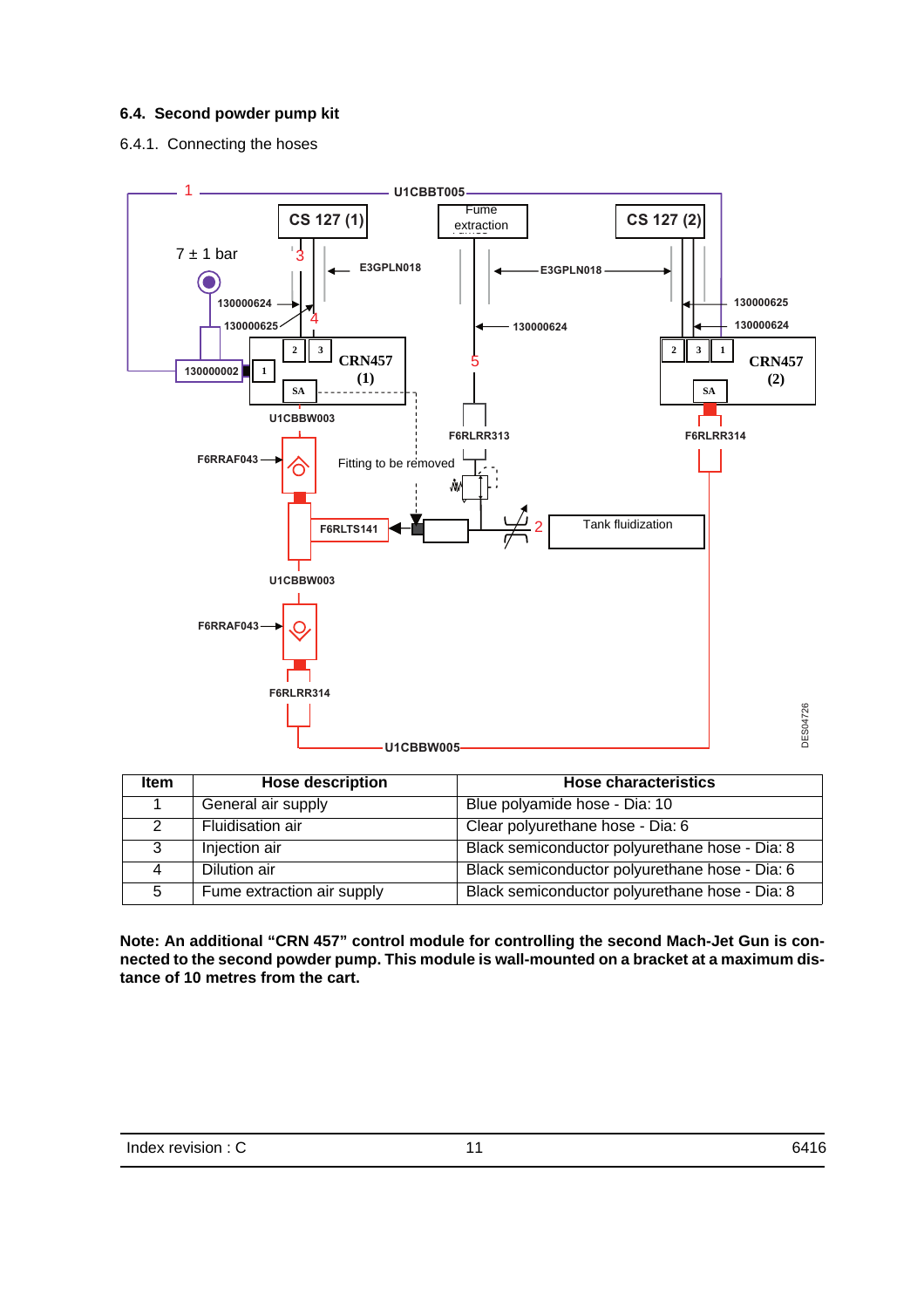## <span id="page-11-0"></span>**6.5. Connecting the "Mach-Jet Gun" and the mains plug**

Connect the spray gun to plug "A" on the back of the control module (see RT Nr 6336).



The plug is locked by pushing it into the socket; comply with positioning devices: The flat side of the spray gun cable plug must be at the top. **"Click" it into place. The click indicates that the plug is correctly locked in position**.

The plug is unlocked by pulling it out of the socket.





Positioning devices

## **WARNING : Hold the front of the control module when connecting hoses or cables.**

The mains power cable is connected to the back of the CRN 457 (see figure below).

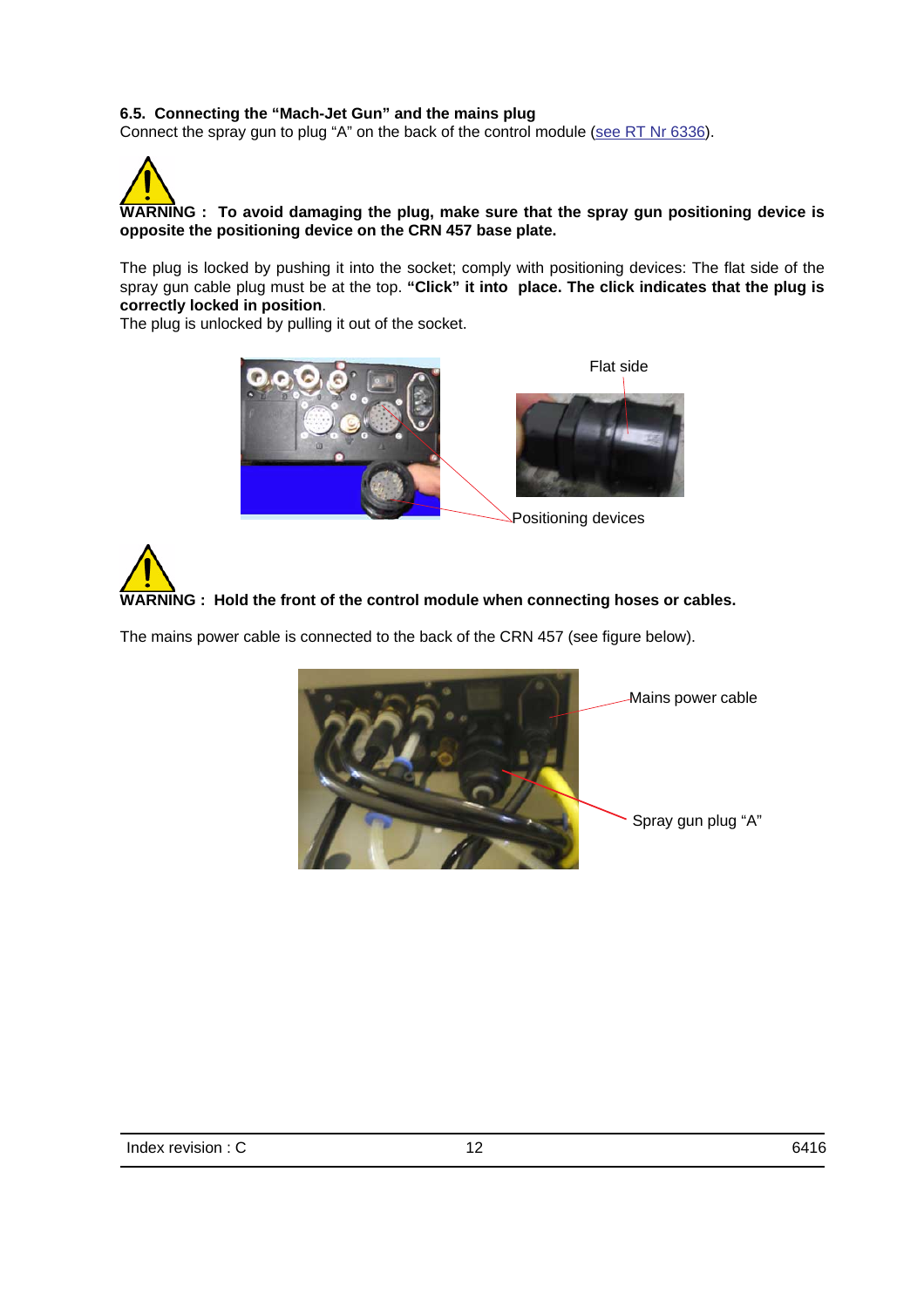## <span id="page-12-0"></span>**7. Settings and start-up**

Once the equipment has been installed in accordance with the safety regulations [\(see § 1 page 4\)](#page-3-1) and instructions ([see § 6 page 9](#page-8-3)), follow the steps described below.

- Step 1: Switch on the CRN 457 control module (see RT Nr 6336) (switch located on back of module).
- **Step 2**: Configure the CRN 457 control module (see RT Nr 6336), fonctionnement avec réservoir.

### **After pressing the spray gun trigger:**

- **Step 3**: Adjust the regulator of fume extraction air so as to avoid that the powder goes out of the tank.
- **Step 4**: Set the adjustable fluidisation air flow-rate restrictor so that the powder fluidization is homoge-Fume extracneous (small air bubbles distributed on all the sur- tion air regulator face of the tank).



Adjustable fluidisation air flow-rate restrictor

• Step 5: (see RT Nr 6336) to adjust the required powder flow-rate on the spray gun or control module.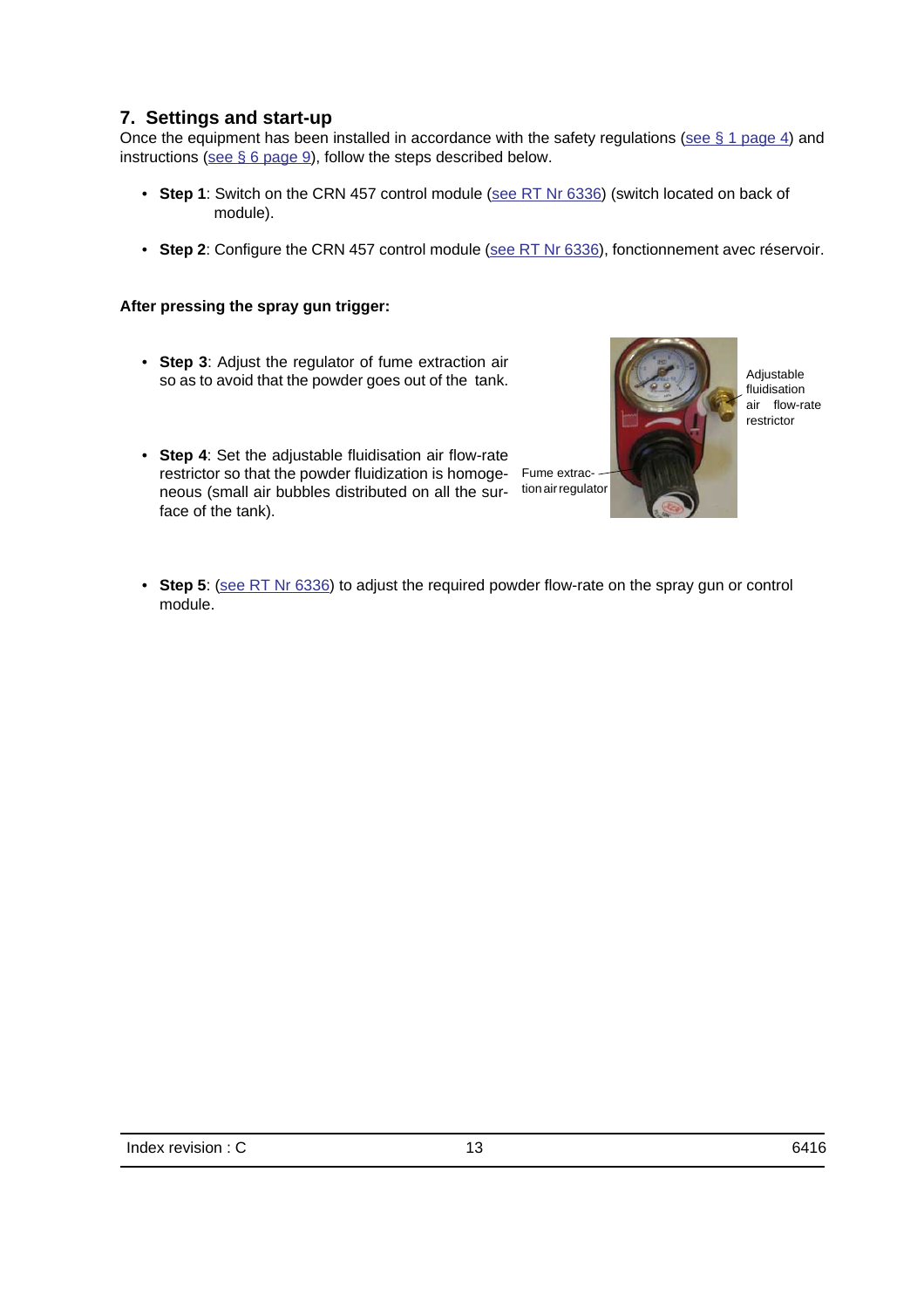## <span id="page-13-1"></span><span id="page-13-0"></span>**8. Maintenance**

### **8.1. Maintenance and periodic checks**

<span id="page-13-2"></span>

**WARNING : Cleaning operations must only be carried out using compressed air of maximum pressure 2.5 bar and a cloth. Water and solvents must not be used to clean the equipment. The equipment must be cleaned at the end of each shift.**

- The air filter cartridge must be replaced regularly, approximately every 6 months (see  $\S 8.1.1$  page [14\)](#page-13-3).
- If there is water or oil in the filter, drain the tank and check the device's air dryer or oil remover. To drain the tank, simply unscrew the black plastic part located underneath the filter bowl.

#### <span id="page-13-3"></span>8.1.1. Filter cartridge

#### **Disassembly**

- Disconnect the general power supply.
- Unscrew the union filter with a 14 mm open-ended spanner to remove the full filter assembly.
- Place the filter in a vice, holding it in position by its metal part.
- Carefully unscrew the filter bowl (transparent part) using tongue and groove (slip joint) pliers. Clean it with a neutral detergent.
- Unscrew the central screw retaining the filter cartridge using a Phillip's screwdriver.

#### **Reassembly**

- Fit a new filter cartridge and moderately tighten the retaining screw.
- Place the O-ring at the bottom of the base.
- Install the filter bowl and hand-tighten.
- Seal the union and re-fit the filter.
- Re-connect the general power supply.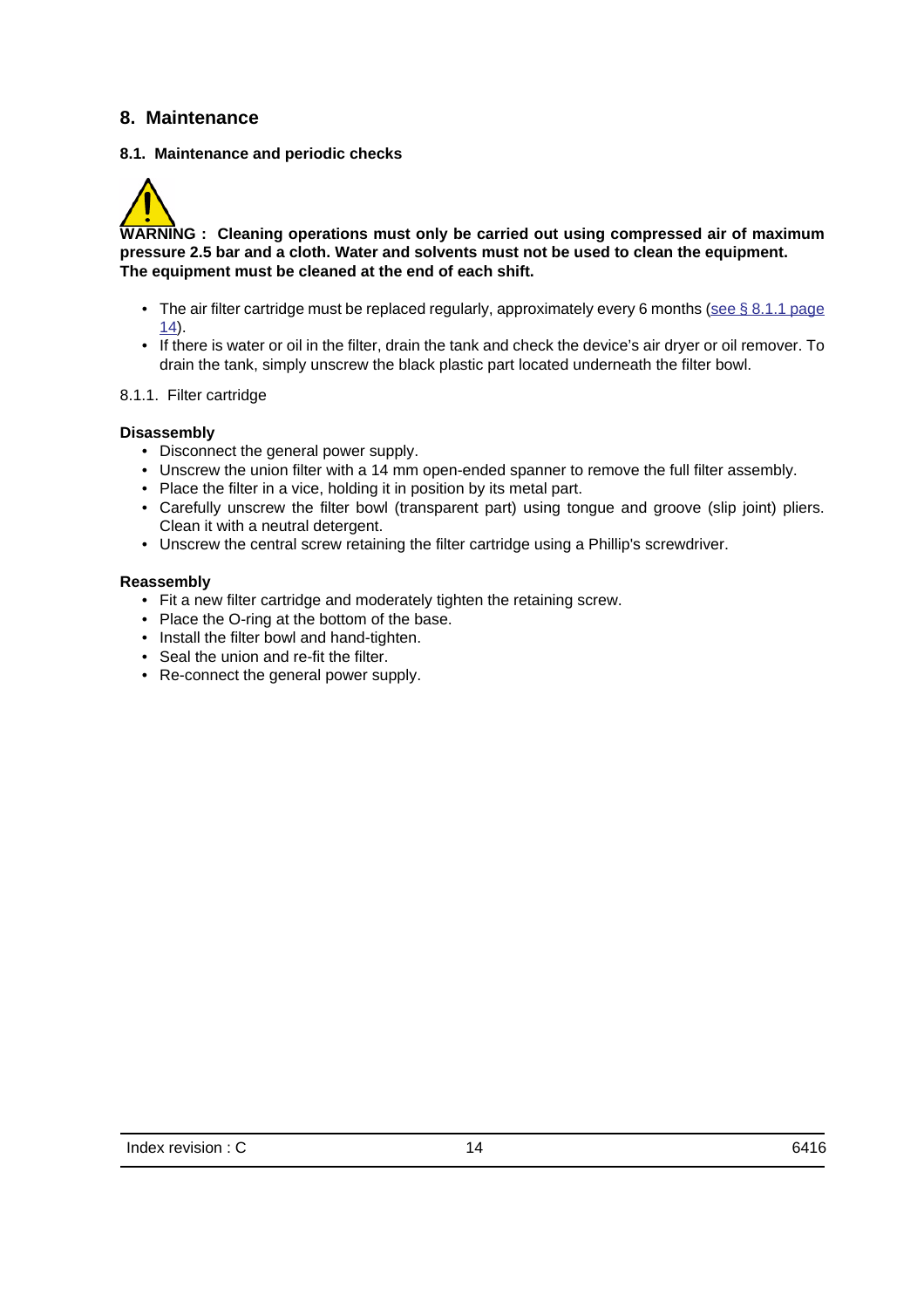## <span id="page-14-1"></span><span id="page-14-0"></span>**9. Spare Parts**

## <span id="page-14-2"></span>**9.1. e-Jet with Tank**

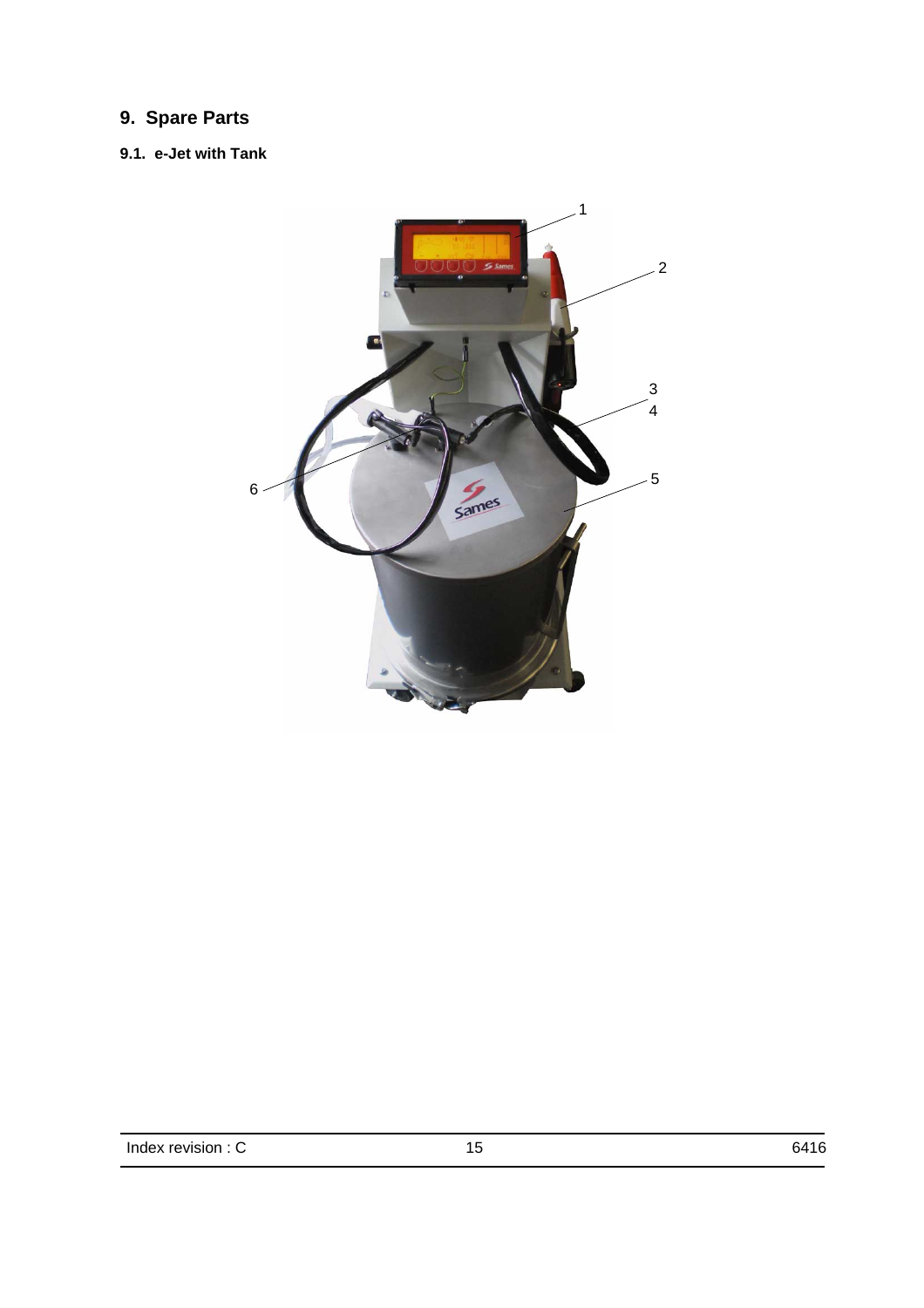## **Europe version**

| <b>Item</b>    | Part number | <b>Description</b>                                         | Qty         | Unit of<br>sale        | <b>Spare</b><br>Part<br>Level<br>$(*)$ |
|----------------|-------------|------------------------------------------------------------|-------------|------------------------|----------------------------------------|
|                | 910008308   | e-Jet equipped with a Mach-Jet Gun (6 m)                   | 1           | 1                      | 3                                      |
|                | 910008309   | e-Jet equipped with a Mach-Jet Gun (12 m)                  | $\mathbf 1$ | 1                      | 3                                      |
| 1              | 1523297     | <b>CRN 457 control module</b><br>(see RT Nr 6336)          | 1           | 1                      | 3                                      |
| $\mathbf{2}$   | 1524463     | Mach-Jet Gun (6 m)<br>(see RT Nr 6336)                     | 1           | 1                      | 3                                      |
|                | 1524463-12  | Mach-Jet Gun (12 m)<br>(see RT Nr 6336)                    | 1           | 1                      | 3                                      |
| 3              | E3GPLN018   | 18/19 black PVC sheath                                     | 1.6         | m                      | 3                                      |
| 4              | 130000624   | Black polyurethane semiconductor hose 5.5/8<br>(injection) | 2.8         | m                      | 2                                      |
| 5              | 910008396   | Equipped tank (see $\S$ 9.2 page 18)                       | 1           | 1                      | $\mathbf{2}$                           |
| 6              | 130000625   | Black polyurethane semiconductor hose 4/6<br>(dilution)    | 1.4         | m                      | $\overline{2}$                         |
| $\overline{7}$ |             | e-Jet cart (see $\S$ 9.4 page 21)                          | 1           | Not sold<br>separately |                                        |
|                | Not shown   |                                                            |             |                        |                                        |
|                | 842635      | 5-m ground cable, lug dia.: 6                              | 1           | 1                      | $\overline{3}$                         |
|                | E4PCAL206   | Mains power cable 10A 250V                                 | 1           | 1                      | $\overline{3}$                         |
|                | F6RLRR313   | Quick release increaser                                    | 1           | 1                      | 2                                      |

| <b>Item</b> | Part number | <b>Description</b>                        | Qty | Unit of<br>sale | <b>Spare Part</b><br>Level $(*)$ |
|-------------|-------------|-------------------------------------------|-----|-----------------|----------------------------------|
|             | 910008310   | e-Jet equipped with 2 pumps               |     |                 | 3                                |
|             | 910008308   | e-Jet equipped with a Mach-Jet Gun (6 m)  |     |                 | 3                                |
|             | 910008395   | Kit e-Jet 2nd pump (see $\S$ 9.3 page 19) |     |                 | 3                                |

**(\*)**

**Level 1: Standard preventive maintenance** 

**Level 2: Corrective maintenance**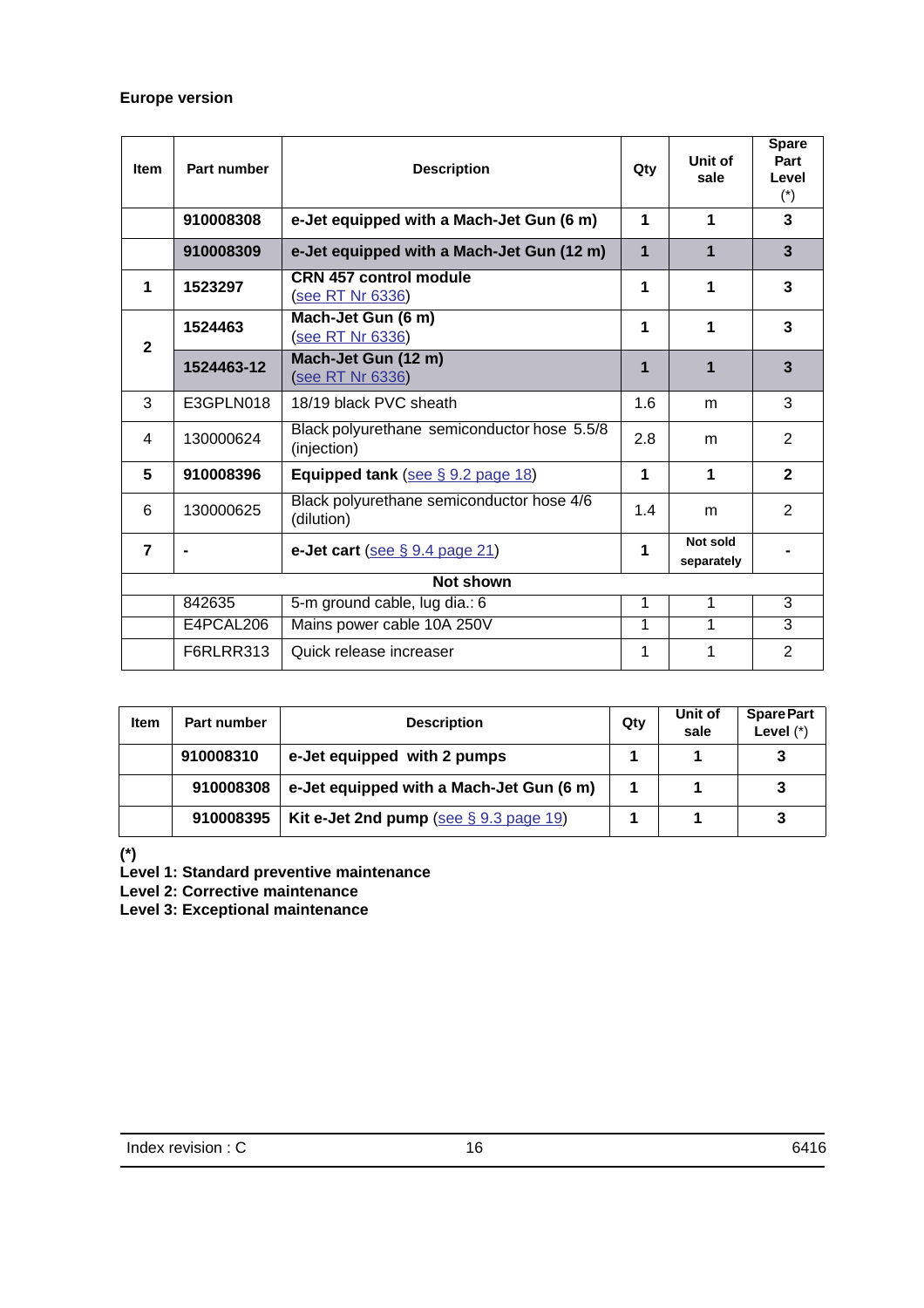## **USA version**

| <b>Item</b>      | Part number | <b>Description</b>                                         | Qty            | Unit of<br>sale        | <b>Spare</b><br>Part<br>Level<br>$(*)$ |
|------------------|-------------|------------------------------------------------------------|----------------|------------------------|----------------------------------------|
|                  | 910008311   | e-Jet equipped with a Mach-Jet Gun (6 m)                   | 1              | 1                      | 3                                      |
|                  | 910008312   | e-Jet equipped with a Mach-Jet Gun (12 m)                  | $\overline{1}$ | 1                      | $\overline{3}$                         |
| 1                | 1523297     | <b>CRN 457 control module</b><br>(see RT Nr 6336)          | 1              | 1                      | 3                                      |
| $\mathbf{2}$     | 1524463     | Mach-Jet Gun (6 m)<br>(see RT Nr 6336)                     | 1              | 1                      | 3                                      |
|                  | 1524463-12  | Mach-Jet Gun (12 m)<br>(see RT Nr 6336)                    | 1              | 1                      | 3                                      |
| 3                | E3GPLN018   | 18/19 black PVC sheath                                     | 1.6            | m                      | 3                                      |
| 4                | 130000624   | Black polyurethane semiconductor hose 5.5/8<br>(injection) | 2.8            | m                      | 2                                      |
| 5                | 910008396   | Equipped tank (see $\S$ 9.2 page 18)                       | 1              | 1                      | $\mathbf{2}$                           |
| 6                | 130000625   | Black polyurethane semiconductor hose 4/6<br>(dilution)    | 1.4            | m                      | 2                                      |
| $\overline{7}$   |             | e-Jet cart (see $\S$ 9.4 page 21)                          | 1              | Not sold<br>separately |                                        |
| <b>Not shown</b> |             |                                                            |                |                        |                                        |
|                  | 842635      | 5-m ground cable, lug dia.: 6                              | 1              | 1                      | 3                                      |
|                  | E4PCAL459   | US Mains power cable                                       | 1              | 1                      | 3                                      |
|                  | F6RLRR313   | Quick release increaser                                    | 1              | 1                      | $\overline{2}$                         |
|                  | 910007107   | Air supply kit<br>see § 9.6 page 23)                       | 1              | 1                      | 3                                      |

| <b>Item</b> | Part number | <b>Description</b>                        | Qty | Unit of<br>sale | <b>Spare</b><br>Part<br>Level<br>$(*)$ |
|-------------|-------------|-------------------------------------------|-----|-----------------|----------------------------------------|
|             | 910008313   | e-Jet equipped with 2 pumps               |     |                 | 3                                      |
|             | 910008311   | e-Jet equipped with a Mach-Jet Gun (6 m)  |     |                 | 3                                      |
|             | 910008395   | Kit e-Jet 2nd pump (see $\S$ 9.3 page 19) |     |                 | 3                                      |

**(\*)**

**Level 1: Standard preventive maintenance** 

**Level 2: Corrective maintenance**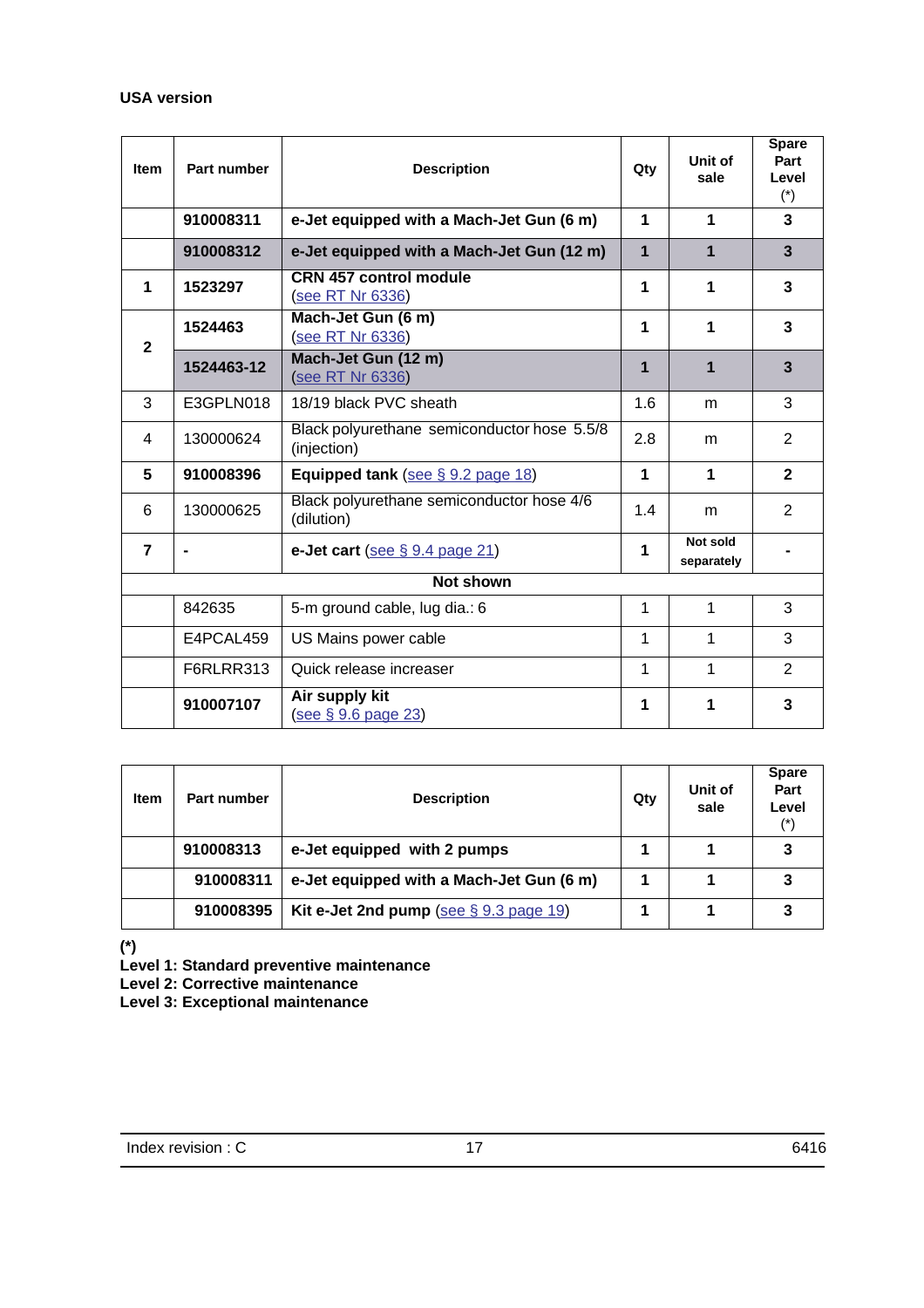## <span id="page-17-1"></span><span id="page-17-0"></span>**9.2. Equipped tank**



| <b>Item</b> | Part number | <b>Description</b>                       | Qty            | Unit of<br>sale | <b>Spare Part</b><br>Level $(*)$ |
|-------------|-------------|------------------------------------------|----------------|-----------------|----------------------------------|
|             | 910008396   | <b>Equipped tank</b>                     | 1              | 1               | 3                                |
| 1           | U1FGBA092   | 11/15 EAV hose                           | 12             | m               | 3                                |
| 2           | F6RLZX396   | Quick release plug                       | 1              |                 | 3                                |
| 3           | F6NPBA097   | Tank plug                                |                |                 | 3                                |
| 4           | 547866      | Tube support for fume extraction plunger | 1              | 1               | 3                                |
| 5           | J2CTPB253   | $O$ -ring                                | $\overline{2}$ | 10              | 2                                |
| 6           | 1526202     | CS 237 powder pump without tube          | $\mathbf{2}$   | 1               | $\mathbf{2}$                     |
| 7           | 910008159   | Tube of powder pump                      | 1              | 1               | $\mathbf{2}$                     |
|             |             | On tank                                  |                |                 |                                  |
| 8           | 130000744   | Ground cable                             | 1              | 1               | 2                                |
| 9           | 130000745   | Ground connection                        | $\mathfrak{p}$ | 1               | 2                                |
| 10          | 130000741   | Tank collar                              |                | 1               | 3                                |
| 11          | 130000742   | <b>Fluidization plate</b>                | 1              | 1               |                                  |
| 12          | 130000743   | Seal of fluidization plate               | 1              | 1               |                                  |
|             |             | Not shown (in lid)                       |                |                 |                                  |
|             | J2CTCN052   | O-ring                                   | 3              | 10              | 3                                |
|             | 444507      | O-ring holder                            | $\overline{3}$ | 1               | $\overline{3}$                   |

**(\*)**

**Level 1: Standard preventive maintenance** 

**Level 2: Corrective maintenance**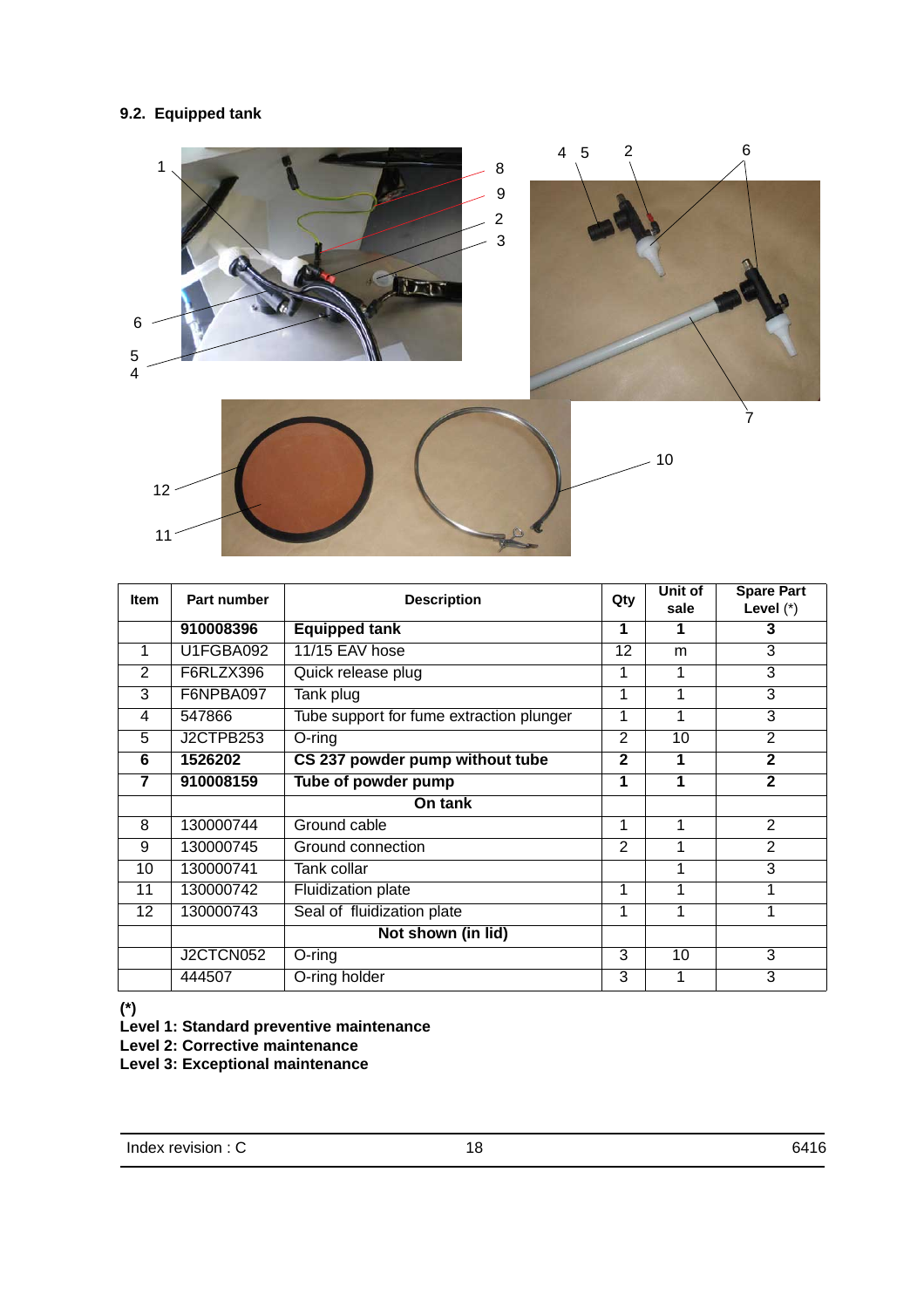<span id="page-18-1"></span><span id="page-18-0"></span>**9.3. e -Jet with tank and 2 pumps**

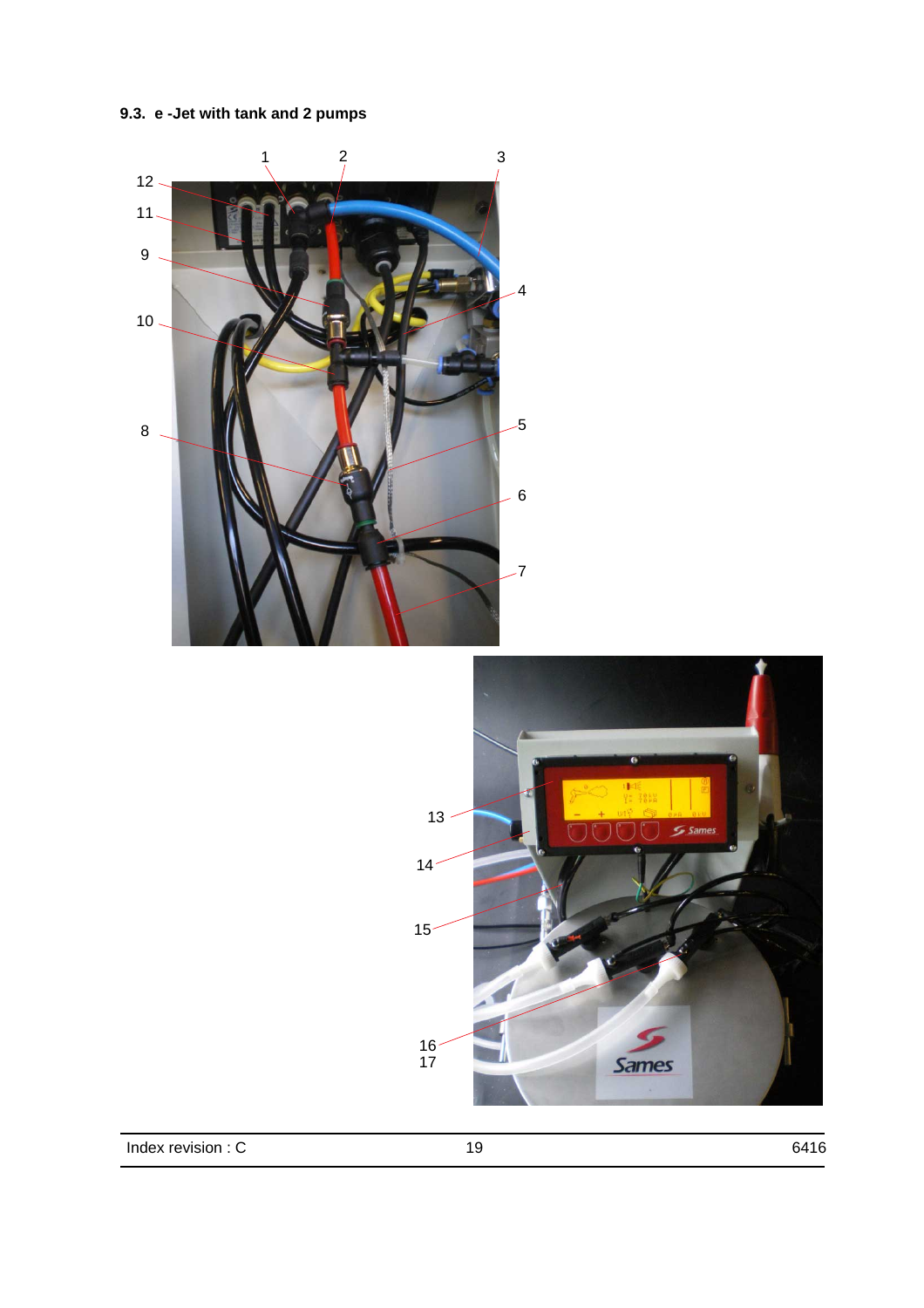| <b>Item</b>    | Part number      | <b>Description</b>                                | Qty             | Unit of<br>sale        | <b>Spare</b><br>Part<br>Level $(*)$ |  |
|----------------|------------------|---------------------------------------------------|-----------------|------------------------|-------------------------------------|--|
|                | 910008395        | Kit e-Jet 2nd pump                                | 1               | 1                      | 3                                   |  |
| 1              | 130000002        | Tee union                                         | $\mathbf{1}$    | $\mathbf{1}$           | 3                                   |  |
| 2              | U1CBBW003        | 6/8 red polyamide hose                            | 0.2             | m                      | $\overline{2}$                      |  |
| 3              | U1CBBT005        | 8/10 blue polyamide hose                          | 10              | m                      | $\overline{2}$                      |  |
| 4              | E4PCAL206        | Mains power cable 10A 250V                        | $\mathbf{1}$    | $\mathbf{1}$           | 3                                   |  |
| 5              | 842635           | 5-m ground cable, lug dia.: 6                     | $\mathbf{1}$    | $\mathbf{1}$           | 3                                   |  |
| 6              | F6RLRR314        | Quick release increaser                           | $\overline{2}$  | 1                      | 3                                   |  |
| $\overline{7}$ | U1CBBW005        | 8/10 red polyamide hose                           | 10              | m                      | $\overline{2}$                      |  |
| 8              | F6RRAF043        | Dual check union                                  | $\overline{2}$  | $\mathbf{1}$           | 3                                   |  |
| 9              | F6RLTS416        | Tee union                                         | $\mathbf{1}$    | $\mathbf{1}$           | 3                                   |  |
| 10             | 130000624        | Black semiconductor polyurethane hose 5.5/8       | 10              | m                      | $\overline{2}$                      |  |
| 11             | 130000625        | Black semiconductor polyurethane hose 4/6         | 10 <sup>1</sup> | m                      | $\overline{2}$                      |  |
| 12             | 1523297          | <b>CRN 457 control module</b><br>(see RT Nr 6336) | 1               | 1                      | 3                                   |  |
| 13             |                  | e-Jet cart (see $\S$ 9.4 page 21)                 | 1               | not sold<br>separately |                                     |  |
| 14             | E3GPLN018        | <b>Black PVC sheath</b>                           | 0,8             | m                      | $\overline{2}$                      |  |
| 15             | 1526202          | CS 237 plunger (see RT Nr 6368)                   | 1               | $\mathbf 1$            | 1                                   |  |
| 16             | 910008159        | 450 mm -tube for CS 237                           | 1               | 1                      | $\overline{2}$                      |  |
|                | <b>Not shown</b> |                                                   |                 |                        |                                     |  |
|                | 1524463-12       | Mach-Jet Gun (12 m)<br>(see RT Nr 6336)           | 1               | 1                      | 3                                   |  |
|                |                  | For 2nd CRN 457                                   |                 |                        |                                     |  |
|                | F6RLDS408        | Quick release bracket Dia: 8                      | $\overline{2}$  | 1                      | $\overline{3}$                      |  |
|                | F6RLDS207        | Quick release bracket Dia: 6                      | $\overline{1}$  | $\overline{1}$         | $\overline{3}$                      |  |
|                | <b>F6RLDS145</b> | Quick release bracket Dia: 10                     | $\overline{1}$  | $\overline{1}$         | $\overline{3}$                      |  |
|                | 822542           | Support bracket assembly for 2nd CRN 457          | $\overline{1}$  | $\overline{1}$         | $\overline{3}$                      |  |

**(\*)**

**Level 1: Standard preventive maintenance** 

**Level 2: Corrective maintenance**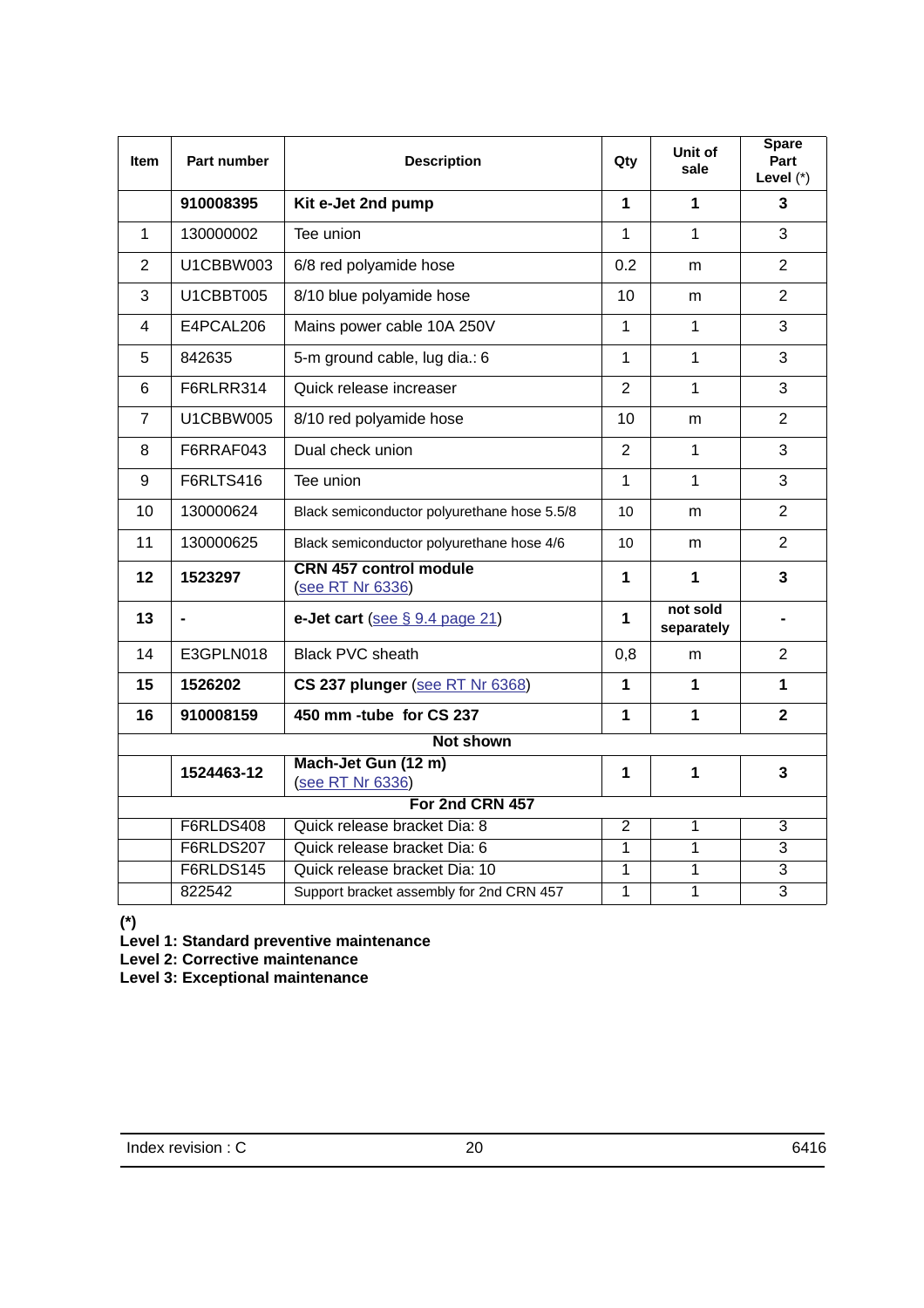## <span id="page-20-1"></span><span id="page-20-0"></span>**9.4. E-Jet cart**





| <b>Item</b>      | Part number | <b>Description</b>              | Qty | Unit of sale           | <b>Spare Part</b><br>Level $(*)$ |  |
|------------------|-------------|---------------------------------|-----|------------------------|----------------------------------|--|
|                  |             | e-Jet Cart                      |     | not sold<br>separately |                                  |  |
|                  | R7MCAD061   | Pressure gauge                  |     |                        | 3                                |  |
| 2                | 220000145   | Adjustable flow-rate restrictor |     |                        | 3                                |  |
| 3                | R4DREG029   | Regulator                       |     |                        | 3                                |  |
| 4                | R4DFCM199   | Filter cartridge                |     |                        | 3                                |  |
| 5                | R4DACC200   | Manual flush filter             |     |                        |                                  |  |
| 6                | F6RLCS204   | Male union                      |     |                        | 3                                |  |
| <b>Not shown</b> |             |                                 |     |                        |                                  |  |
|                  | 130000747   | Pivoting roller                 | 4   |                        | 3                                |  |
|                  | 130000746   | Hook of gun fixing              |     |                        | 3                                |  |

**(\*)**

**Level 1: Standard preventive maintenance** 

**Level 2: Corrective maintenance**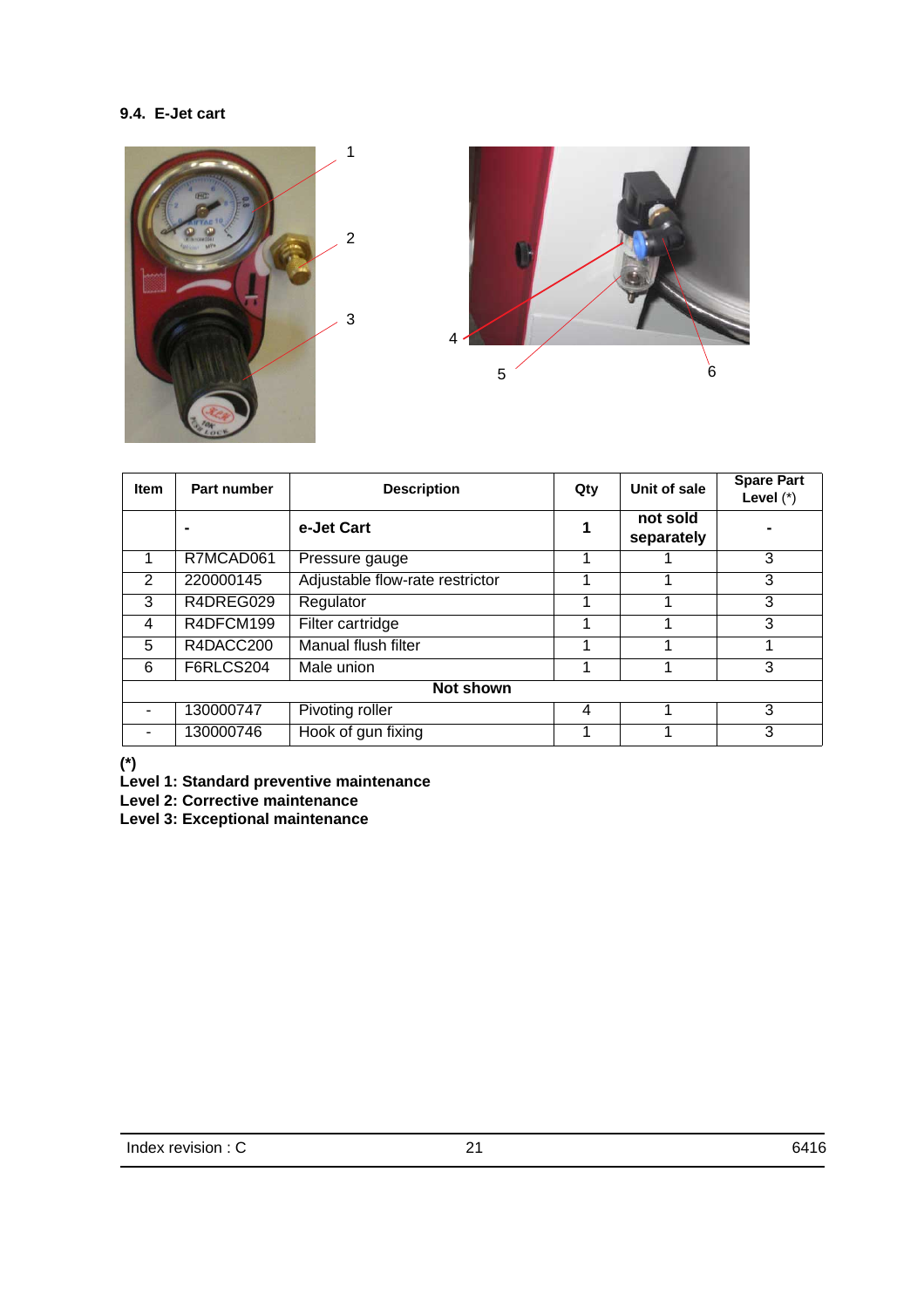## <span id="page-21-0"></span>**9.5. Option Fast Clean**



| <b>Item</b> | Part number | <b>Description</b>                                           | Qty | Unit of sale | <b>Spare Part</b><br>Level $(*)$ |
|-------------|-------------|--------------------------------------------------------------|-----|--------------|----------------------------------|
|             | F6RLCS204   | Male union                                                   |     |              |                                  |
|             | 130000674   | 2x 1/4 BSP female - 1/4 BSP male<br>nickel plated branch tee |     |              |                                  |
| 3           | F6RLUS199   | Male union                                                   |     |              |                                  |
| Δ           | 1527409     | Fast Clean (see RT Nr 6410)                                  |     |              |                                  |

**(\*)**

**Level 1: Standard preventive maintenance** 

**Level 2: Corrective maintenance**